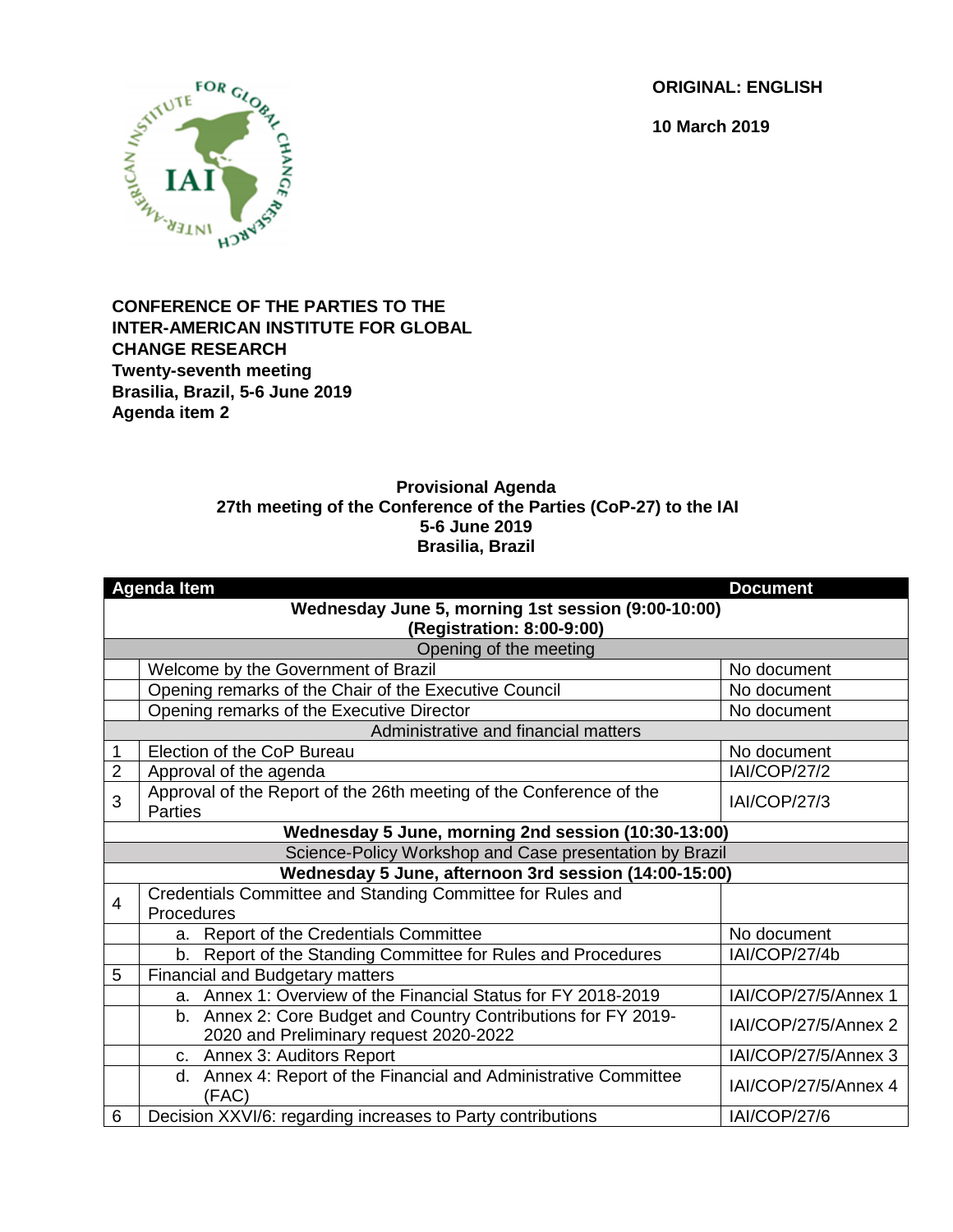| Wednesday 5 June, afternoon 4th session (15:30-17:30) |                                                                                                                                                                           |                      |  |  |
|-------------------------------------------------------|---------------------------------------------------------------------------------------------------------------------------------------------------------------------------|----------------------|--|--|
| <b>Executive Council</b>                              |                                                                                                                                                                           |                      |  |  |
| $\overline{7}$                                        | Report from the Executive Council<br>a. EC activities, actions and decisions<br>b. Issues from the 47th meeting of the EC<br>c. Renewal of the Post of Executive Director | <b>IAI/COP/27/7</b>  |  |  |
|                                                       | The Science Advisory Committee (SAC) and the Science Policy Advisory Committee (SPAC)                                                                                     |                      |  |  |
| 8                                                     | Report of the SAC                                                                                                                                                         | <b>IAI/COP/27/8</b>  |  |  |
| 9                                                     | Report of the SPAC                                                                                                                                                        | <b>IAI/COP/27/9</b>  |  |  |
| 10                                                    | Decision XXVI/8: Rules of procedure for the Science-Policy Advisory<br>Committee                                                                                          | IAI/COP/27/9/Annex 2 |  |  |
| 11                                                    | Recommendations by the SAC and SPAC on revisions to the IAI Scientific<br>Agenda                                                                                          | <b>IAI/COP/27/11</b> |  |  |
| 12                                                    | Recommendations by the SAC, SPAC and the IAI Directorate on revisions<br>to the IAI Conflicts of Interest and Standards of Ethical Conduct                                | <b>IAI/COP/27/12</b> |  |  |
|                                                       | Associates of the Institute                                                                                                                                               |                      |  |  |
| 13                                                    | Decisions XXVI/12, XXVI/13 and XXVI/14: Rede Clima, American<br>Association for the Advancement of Science and Future Earth                                               | <b>IAI/COP/27/13</b> |  |  |
|                                                       | Thursday 6 June, morning 5th session (9:00-10:30)                                                                                                                         |                      |  |  |
|                                                       | Ad hoc committee reports                                                                                                                                                  |                      |  |  |
| 14                                                    | Ad hoc committee report on Decision XXVI/26: IAI Strategic Plan                                                                                                           | <b>IAI/COP/27/14</b> |  |  |
|                                                       | Report of the IAI Directorate                                                                                                                                             |                      |  |  |
| 15                                                    | Decision XXVI/19: Report of the IAI Directorate on the merger with the<br>Science Development Directorate and the Science-Policy Liaison<br>Directorate                   | <b>IAI/COP/27/15</b> |  |  |
| 16                                                    | Science report                                                                                                                                                            | IAI/COP/27/16        |  |  |
| 17                                                    | Capacity building report                                                                                                                                                  | <b>IAI/COP/27/17</b> |  |  |
| 18                                                    | Global outreach and cooperation                                                                                                                                           | <b>IAI/COP/27/18</b> |  |  |
|                                                       | a. Decision XXVI/34: Memorandum of Understanding with the<br>Organization of American States                                                                              | IAI/COP/27/18a       |  |  |
| 19                                                    | Science-Policy                                                                                                                                                            | IAI/COP/27/19        |  |  |
|                                                       | Thursday 6 June, morning 6th session (11:00-13:00)                                                                                                                        |                      |  |  |
| 20                                                    | Communications and outreach                                                                                                                                               |                      |  |  |
|                                                       | a. Decision XXVI/36: Report on implementation of the IAI long-term<br>communication strategy and plan                                                                     | IAI/COP/27/20a       |  |  |
|                                                       | b. Decision XXVI/40: Special issue on the IAI in a peer reviewed<br>journal                                                                                               | IAI/COP/27/20b       |  |  |
| 21                                                    | Fundraising                                                                                                                                                               |                      |  |  |
|                                                       | a. Report of the Executive Director on fund-raising activities                                                                                                            | IAI/COP/27/21a       |  |  |
|                                                       | b. Decision XXVI/41: Report on implementation of the IAI long-term<br>funding strategy                                                                                    | IAI/COP/27/21b       |  |  |
|                                                       | c. Decision XXVI/42: Establishment of a flexible funding mechanism<br>for the Americas                                                                                    | IAI/COP/27/21c       |  |  |
|                                                       | d. Donors' session and Party contributions (Program and Project<br>Activities, Core Budget, International collaboration)                                                  | IAI/COP/27/21d       |  |  |
| 22                                                    | Data and information                                                                                                                                                      |                      |  |  |
|                                                       | Decision XXVI/43: Enhancement of the IAI website<br>а.                                                                                                                    | IAI/COP/27/22a       |  |  |